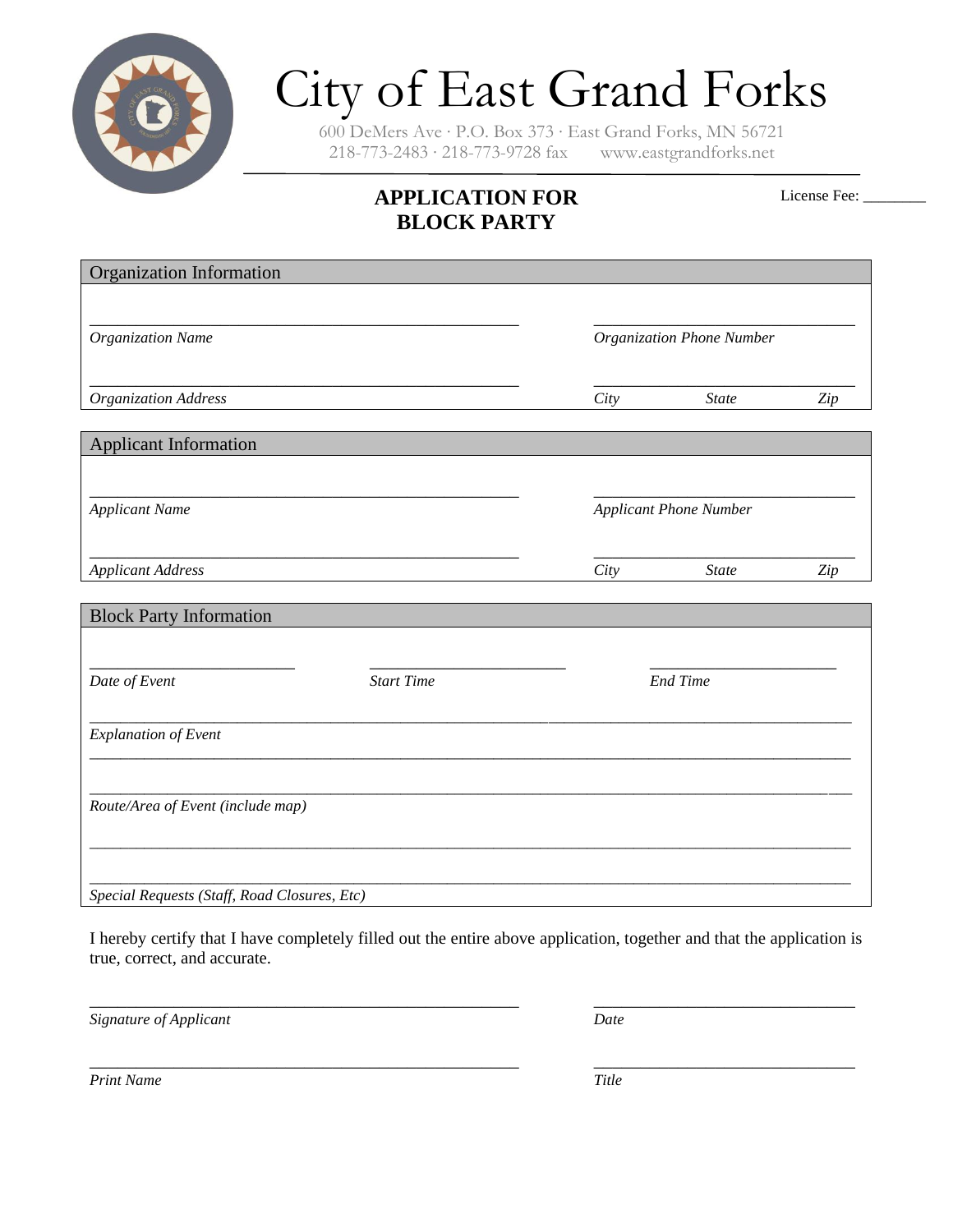City of East Grand Forks Application for Block Party

## **City of East Grand Forks Map**

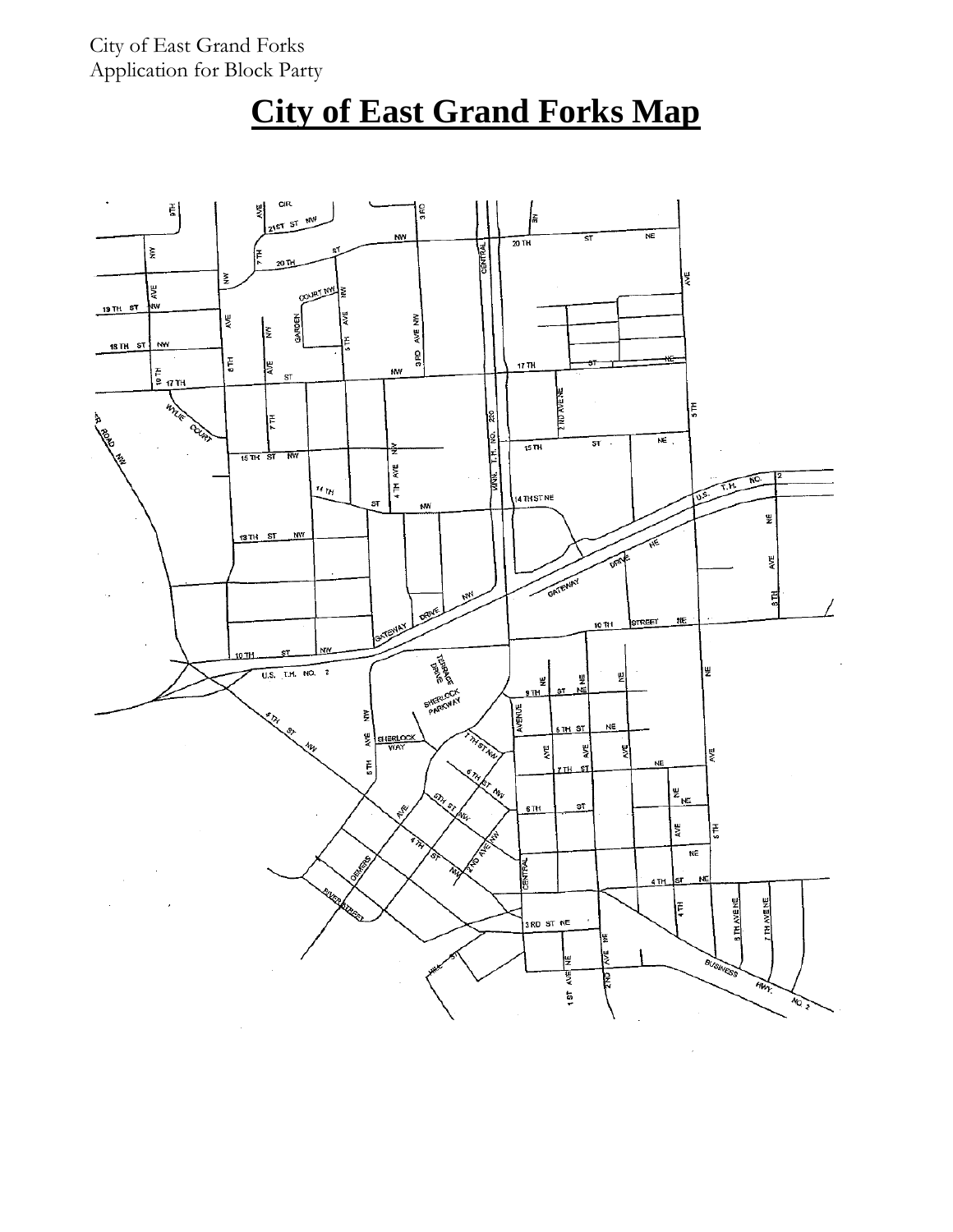